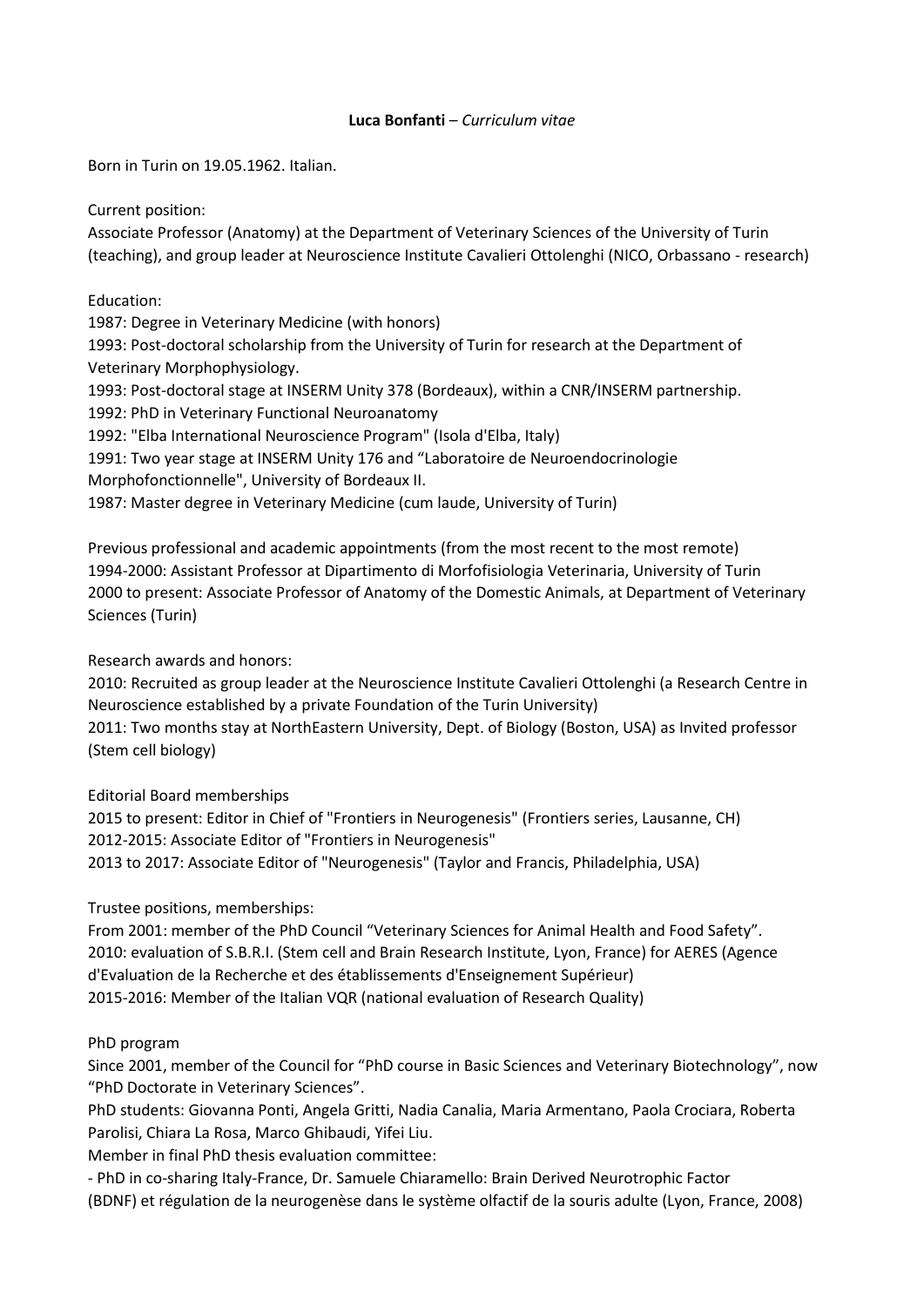- Dr. Ramón Guirado Guillén: Neuronal structural plasticity of the rodent telencephalon: Role of PSA-NCAM and modulation by the antidepressant Fluoxetine (València, Spain, 2012)

Guest referee for international scientific journals: Nat. Rev. Neurosci.; PLoS Biol.; Neuroscience; J. Neuroendocrinol.; Stem Cells; J. Comp. Neurol.; Glia; J. Anat.; Eur. J. Neurosci.; Exp. Neurol.; J. Neurochem.; Neurobiol. Dis.; Brain Res.; Brain Res. Bull.; Int. J. Dev. Neurosci.; Curr. Stem Cell Res. Ther.; Int. J. Neuropsychopharm.; BMC-Dev. Biol.; Neurosci. Lett.; J. Neurosci. Res.; J. Neurosci; Plos One; Cereb Cortex.

Membership in research centers: Neuroscience Institute Cavalieri Ottolenghi - NICO (Turin). Membership in Research Networks: NIT (Neuroscience Institute of Turin)

Guest Editor for Special Issues:

- Neural stem cell niches and parenchymal progenitors (2010) Archiv. It. Biol. (with A. Mackay-Sim)

- Towards a comparative understanding of adult neurogenesis (2011) Eur. J. Neurosci. (with G.H. Zupanc)

- Adult neurogenesis twenty years later: physiological function versus brain repair (2014) Front. Neurosci. (with P. Peretto)

- Adult neurogenesis: beyond rats and mice (2017-18) Front. Neurosci. (with I. Amrein)

- Neuron and Brain Maturation (2020-21) IJMS (with S. Couillard-Despres)

International Book Editing:

- Bonfanti L. (2008) Postnatal and Adult Neurogenesis, RESEARCH SIGNPOST, Trivandrum, pp. 290.

- Bonfanti L. (2013) Neural stem cells: new perspectives, INTECH OPEN ACCESS PUBLISHER, Rijeka, pp. 420.

- Peretto P., Bonfanti L. (2014) eBook Adult neurogenesis twenty years later: physiological function versus brain repair. FRONTIERS.

Grants obtained (as project/unit scientific coordinator)

- FIRB Progetti Negoziali 2001 (Grant RBNE01YRA3): www\*.neuralstemcells.it (\*where,when,why) (Unit coordinator, 71.000 Euros)

- PRIN 2005: Caratterizzazione, plasticità differenziativa e capacità di integrazione di cellule staminali in modelli animali (Project coordinator; Unit: 25,600 Euros)

- Marie Curie action - International Outgoing Fellowships (IOF) Call: FP7-PEOPLE-2007-4-1-IOF; project "NEURALSTEMIMAGING" (2009-2011; Scientific supervisor). Researcher: Giovanna Ponti. Partner: Arturo Alvarez-Buylla (130.000 Euros)

- Fondazione CRT: " 'Endogenous' sources of stem/progenitor cells for brain repair" 2014 (Project coordinator; 25.000 Euros)

- PRIN 2015 (Grant 2015Y5W9YP): new non-invasive approach to the investigation of cerebral activity in domestic animals using functional near-infrared spectroscopy: Implications on animal welfare and on comparative system and cognitive neuroscience (Unit coordinator, 32.500 Euros)

Main invited seminars and lectures:

Glial-glial and glial-neuronal interactions in the subependymal layer and CNS migratory streams. 2nd International Conference on Glial Interfaces in the Nervous System. Uppsala (2001).

The subependymal layer as a source of cells for the adult mammalian brain: anatomical and comparative aspects. Satellite Symposium S.I.N.S. (Neural stem cells: a multipotential system for biology and therapy; Turin (2001).

Glia-independent chains of neuroblasts in the adult brain parenchyma. F.E.N.S. Forum, Simposium: Understanding the different steps of adult neurogenesis. Lisbon (2004).

Postnatal/adult neurogenic sites in mammals: a morphological approach. Istituto scientifico San Raffaele, Milano (2006).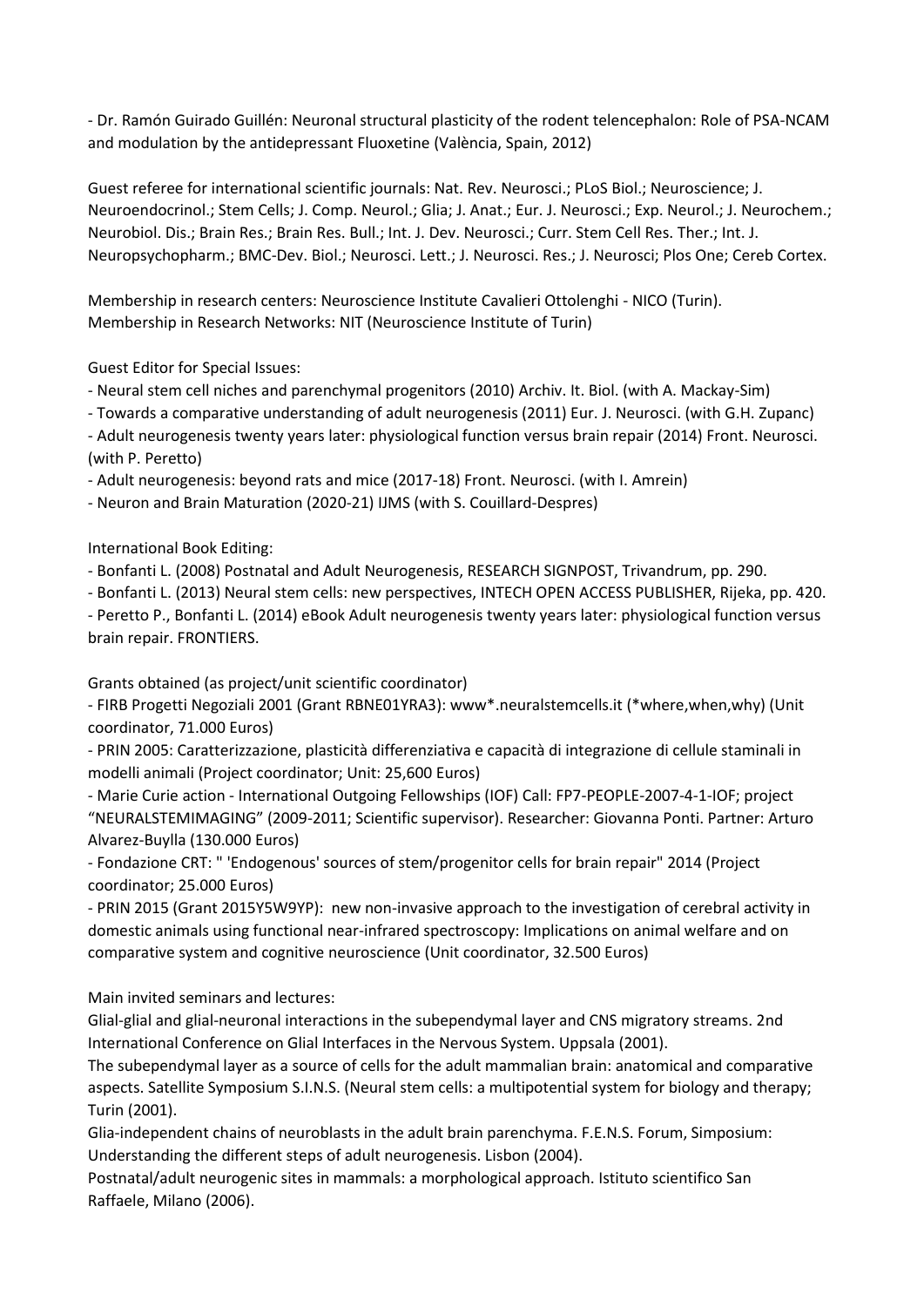Neurogenesis in the adult rabbit: from olfactory system to cerebellum. Inserm U 862; Université Victor Segalen-Bordeaux II, Bordeaux (2008).

Structural plasticity in the rabbit brain and cerebellum: with and without germinal layers. Department of Physiology, Anatomy and Genetics, University of Oxford, Oxford, UK (2008).

Neurogenesis in the adult rabbit: from olfactory system to cerebellum. Neurophysiologie et Nouvelles Microscopies INSERM U603, Université Paris Descartes, Paris (2008).

Adult neurogenesis in mammals, with and without germinal layers. International Neuroscience Winter Conference, Solden, Austria (2009).

Evolutionary, anatomical and molecular constraints to therapeutically-aimed modulation of adult neurogenesis. VI SIF Symposium: The pharmacological modulation of adult neural stem/progenitor cells. Novara (2010).

Adult neurogenesis in aquatic mammals devoid of olfaction. Adult Neurogenesis: Evolution, Regulation and Function. Dresden (2015).

Postnatal and adult neurogenesis in aquatic mammals devoid of olfaction. The Role of Adult Neurogenesis in Plasticity: Evolutionary Insights. J.B. Johnston club - SFN, Chicago (2015).

From adult neurogenesis to immature neurons: Heterogeneity of mammalian brain plasticity. INRA, Nouzilly, France (2018).

Is there adult neurogenesis in the mammalian neocortex? Adult Neurogenesis Digital talks. Abcam (2020) Neuronal plasticity in large-brained mammals: Adult neurogenesis or immature neurons? J.B. Johnston Club (2020)

Reviewer in international grant projects:

- European Commission's 7th Framework Programme for Research (topic: HEALTH-2007-2.2.1-7)

- ELA Foundation (2009)
- Neurological Foundation of New Zealand (2009)

- Japanese-Israeli scientific and technological cooperation agreement in LIFE SCIENCES (Topic: Stem Cell Research, 2010).

- Deutsche Forschungsgemeinschaft (German Research Foundation; 2011)
- Swiss National Science Foundation (2011)

Visiting committees

Evaluation of S.B.R.I. (Stem cell and Brain Research Institute, Lyon, France - 2010) for AERES (Agence d'Evaluation de la Recherche et des établissements d'Enseignement Supérieur)

Main scientific collaborations:

- Sébastien Couillard-Després, Paracelsus Medical University: Salzburg, Austria

- Angela Gritti,San Raffaele Telethon Institute for Gene Therapy (TIGET), Milan
- Irmgard Amrein, D-HEST, ETH Zurich and Institute of Anatomy, University of Zurich, Zurich, Switzerland
- Chet Sherwood, Inst. of Anthropology, University of Washington (USA)
- Frederic Lévy, INRA University of Tours (France)

- Juan Nacher, Neurobiology Unit, BIOTECMED, Universitat de València, and Spanish Network for Mental Health Research CIBERSAM - 46100, Spain

- Bruno Cozzi, Department of Comparative Biomedicine and Food Science, University of Padova, Italy

- Arturo Alvarez-Buylla, UCSF Neurological Surgery faculty, San Francisco, California (USA)

# Research fields:

Research carried out by the group led by Prof. Bonfanti concerns the study of spontaneous adult neurogenic processes in mammals, with particular reference to in vivo studies of neural stem cell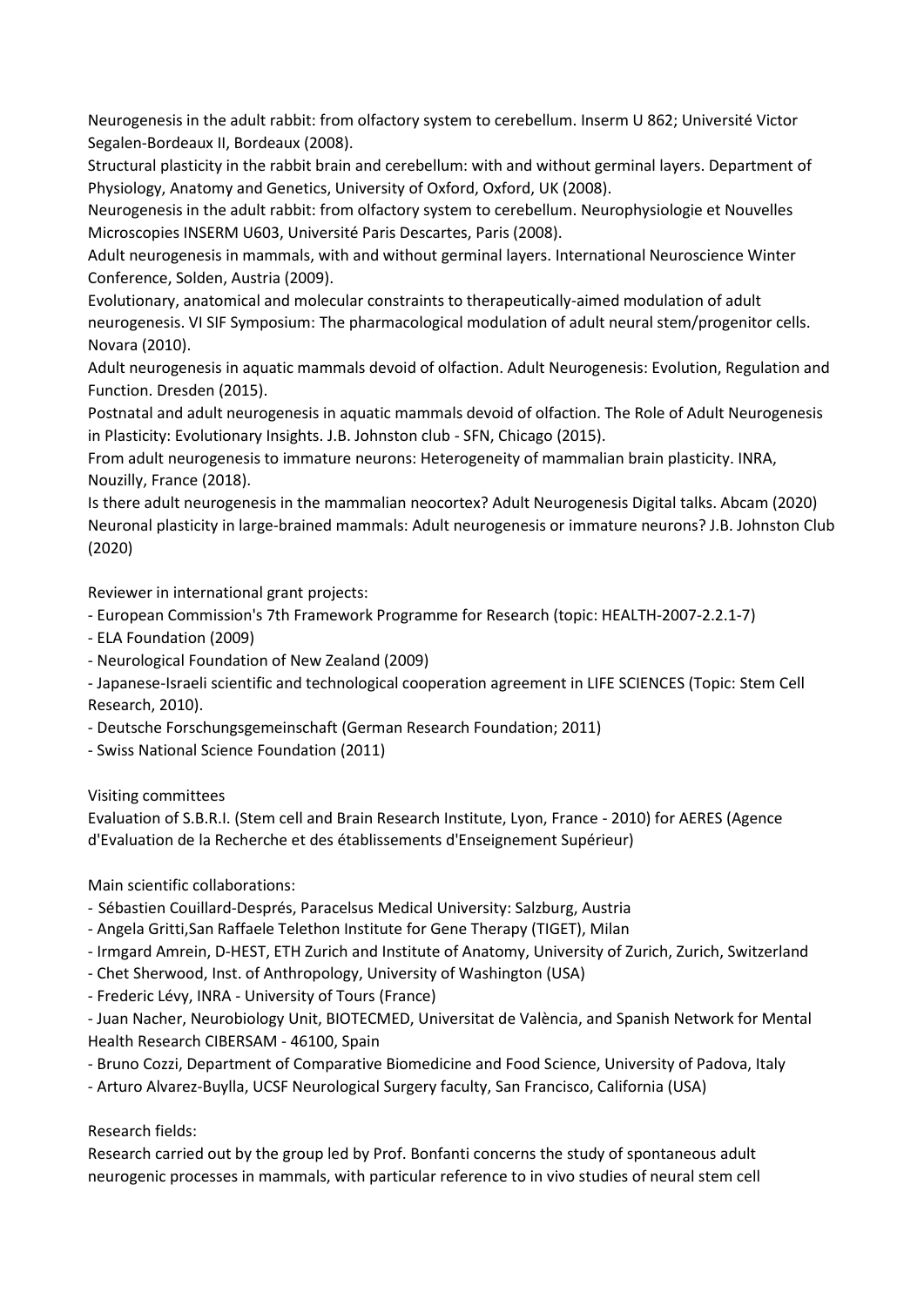compartments. In this field, the group has a solid experience since two decades, confirmed by the list of publications. More recently the focus has been put also on non-newly generated, "immature" neurons. Technical competences: neuroanatomical studies with morphological and immunocytochemical techniques in light, confocal and electronic microscopy. Ultrastructural analysis through a combination of immunocytochemical techniques in pre- and post-embedding. In vivo identification of cell proliferation and differentiation, as well as characterization of immature neurons. Comparative adult neurogenesis and structural plasticity in different mammals. Since 2010 research has been conducted at the Neuroscience Institute Cavalieri Ottolenghi (NICO)

## **PUBLICATIONS**

### **Articles on peer-reviewed journals**

La Rosa C, Bonfanti L (2021) **Searching for alternatives to brain regeneration**. *NEURAL REG RES* (in press)

La Rosa C, Cavallo F, Pecora A, Chincarini M, Ala U, Faulkes CG, Nacher J, Cozzi B, Sherwood CC, Amrein I, Bonfanti L (2020) **Phylogenetic variation in cortical layer II immature neuron reservoir of mammals**. *eLIFE* 9:e55456.

La Rosa C, Parolisi R, Bonfanti L (2020) **Brain structural plasticity: From adult neurogenesis to immature neurons**. *FRONT NEUROSCI* 14:75.

Cozzi B, Bonfanti L, Canali E, Minero M (2020) **Brain waste: The neglect of animal brains**. *FRONT NEUROANAT* 14:573934.

La Rosa C, Ghibaudi M, Bonfanti L (2019) **Newly generated and non-newly generated "immature" neurons in the mammalian brain: A possible reservoir of young cells to prevent brain ageing and disease?** *J CLIN MED* 8(5), pii: E685.

Piumatti M, Palazzo O, La Rosa C, Crociara P, Parolisi R, Luzzati F, Lévy F, Bonfanti L (2018) **Non-newly generated, "immature" neurons in the sheep brain are not restricted to cerebral cortex.** *J NEUROSCI* 38: 826-842.

Parolisi R, Cozzi B, Bonfanti L (2018) **Humans and dolphins: Decline and fall of adult neurogenesis.** *FRONT NEUROSCI* 12:497.

La Rosa C, Parolisi R, Palazzo O, Lévy F, Meurisse M, Bonfanti L (2018) **Clusters of DCX+ cells "trapped" in the subcortical white matter of early postnatal Cetartiodactyla (Tursiops truncatus, Stenella coeruloalba and Ovis aries).** *BRAIN STRUCT FUNCT* 223(8):3613-3632.

Palazzo O, La Rosa C, Piumatti M, Bonfanti L (2018) **Do large brains of long-living mammals prefer non-newly generated, immature neurons?** *NEURAL REG RES* 13: 633-634.

Parolisi R, Cozzi B, Bonfanti L (2017) **Non-neurogenic SVZ-like niche in dolphins, mammals devoid of olfaction.** *BRAIN STRUCT FUNCT* 222: 2625-2639.

Bonfanti L (2016) **Adult neurogenesis 50 years later: Limits and opportunities in mammals.** *FRONT NEUROSCI* 10:44.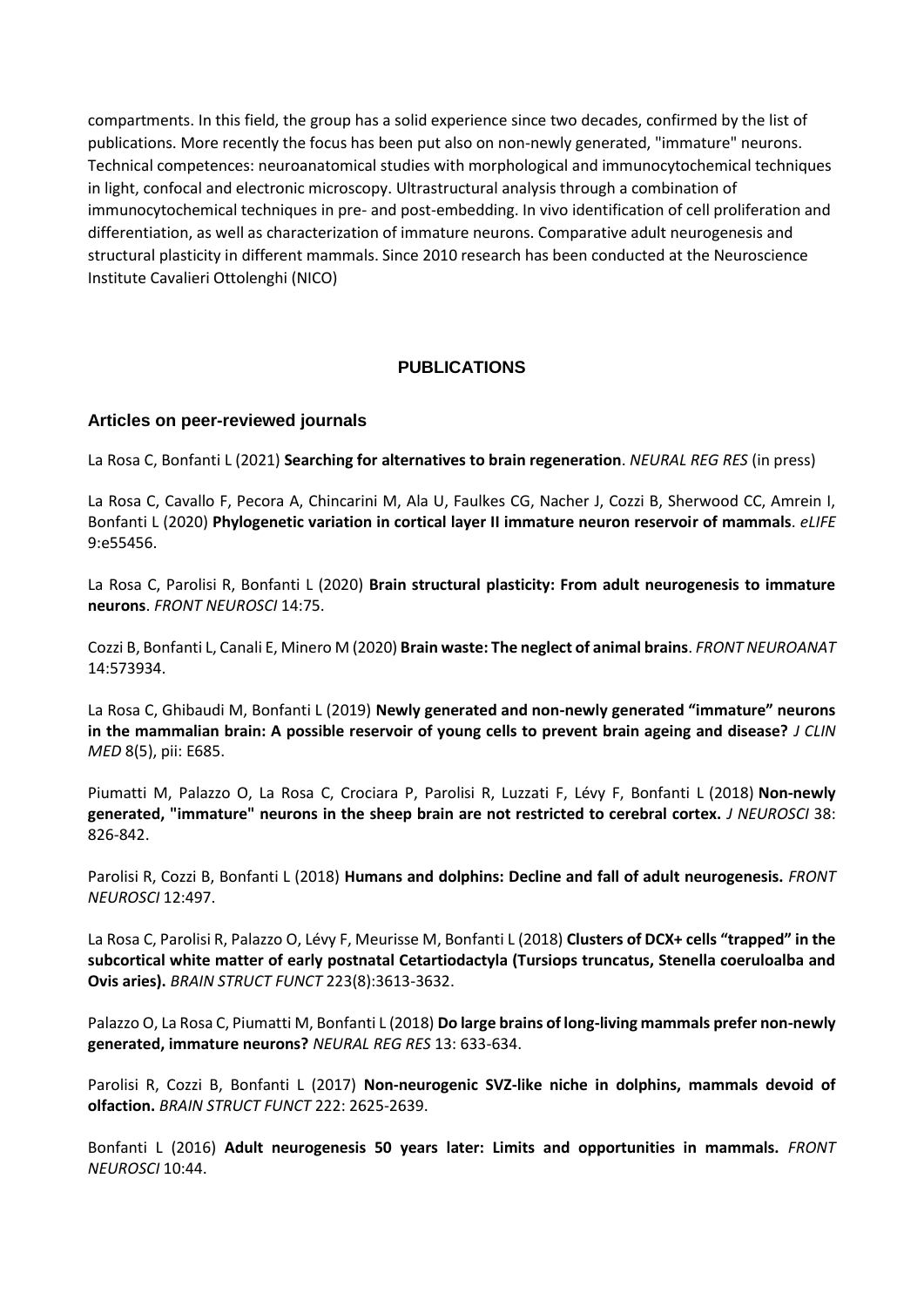Lipp HP, Bonfanti L (2016) **Adult neurogenesis in mammals: variations and confusions.** *BRAIN BEHAV EVOL*  87:205-221.

Bonfanti L (2016) **Adult neurogenesis 50 years later: Limits and opportunities in mammals.** *FRONT NEUROSCI* 10:44.

Nacher J, Bonfanti L (2015) **New neurons from old beliefs in the adult piriform cortex?** *FRONT NEUROANAT* 9:62.

Feliciano DM, Bordey A, Bonfanti L (2015) **Noncanonicalsites of adult neurogenesis in the mammalian brain.** *COLD SPRING HARB PERSPECT BIOL* 7(10) pii: a018846

Peretto P, Bonfanti L. (2015) **Adult neurogenesis 20 years later: physiological function vs. brain repair**. *FRONT NEUROSCI* 9:71.

Parolisi R, Peruffo A, Messina S, Panin M, Montelli S, Giurisato M, Cozzi B, Bonfanti L. (2015) **Forebrain neuroanatomy of the neonatal and juvenile dolphin (***T. truncatus* **&** *S. coeruloalba***)**. *FRONT NEUROANAT* 9:140.

Lattanzi W, Parolisi R, Barba M, Bonfanti L. (2015) **Osteogenic and neurogenic stem cells in their own place: unraveling differences and similarities between niches.** *FRONT CELL NEUROSCI* 9:455.

Luzzati F, Nato G, Oboti L, Vigna E, Rolando C, Armentano M, Bonfanti L, Fasolo A, Peretto P (2014) **Quiescent neuronal progenitors are activated in the juvenile guinea pig lateral striatum and give rise to transient neurons.** *DEVELOPMENT* 141:4065-4075.

Peretto P, Bonfanti L (2014) **Major unsolved points in adult neurogenesis: doors open on a translational future?** *FRONT NEUROSCI* 8:154.

Cattaneo E, Bonfanti L (2014) **Therapeutic potential of neural stem cells: greater in people's perception than in their brains?** *FRONT NEUROSCI* 8:79.

Kreiner G, Bierhoff H, Armentano M, Rodriguez-Parkitna J, Sowodniok K, Naranjo JR, Bonfanti L, Liss B, Schütz G, Grummt I, Parlato R (2013) **A neuroprotective phase precedes striatal degeneration upon nucleolar stress.** *CELL DEATH AND DIFFERENTIATION* (ISSN:1350-9047), pp. 1455-1464. Vol. 20.

Crociara P, Parolisi R, Conte D, Fumagalli M, Bonfanti L (2013) **Cellular and molecular characterization of multipolar Map5-expressing cells: a subset of newly generated, stage-specific parenchymal cells in the mammalian central nervous system.** *PLOS ONE* (ISSN:1932-6203), pp. e63258, 1-18. Vol. 8.

Bonfanti L (2013) **The (real) neurogenic/gliogenic potential of the postnatal and adult brain parenchyma.** *ISRN NEUROSCIENCE* (ISSN:2314-4661), pp. 1-14. Vol. 2013.

Ponti G, Obernier K, Guinto C, Jose L, Bonfanti L, Alvarez-Buylla A (2013) **Cell cycle and lineage progression of neural progenitors in the ventricular-subventricular zones of adult mice.** *PROCEEDINGS OF THE NATIONAL ACADEMY OF SCIENCES OF THE UNITED STATES OF AMERICA* (*PNAS* - ISSN:1091-6490), pp. E1045- E1054. Vol. 110.

Santambrogio S, Ricca A, Maderna C, Ieraci A, Aureli M, Sonnino S, Kulik W, Aimar P, Bonfanti L, Martino S, Gritti A (2012) **The galactocerebrosidase enzyme contributes to maintain a functional neurogenic niche during early post-natal CNS development,** *HUMAN MOLECULAR GENETICS* (ISSN:0964-6906), pp. 4732- 4750. Vol. 21.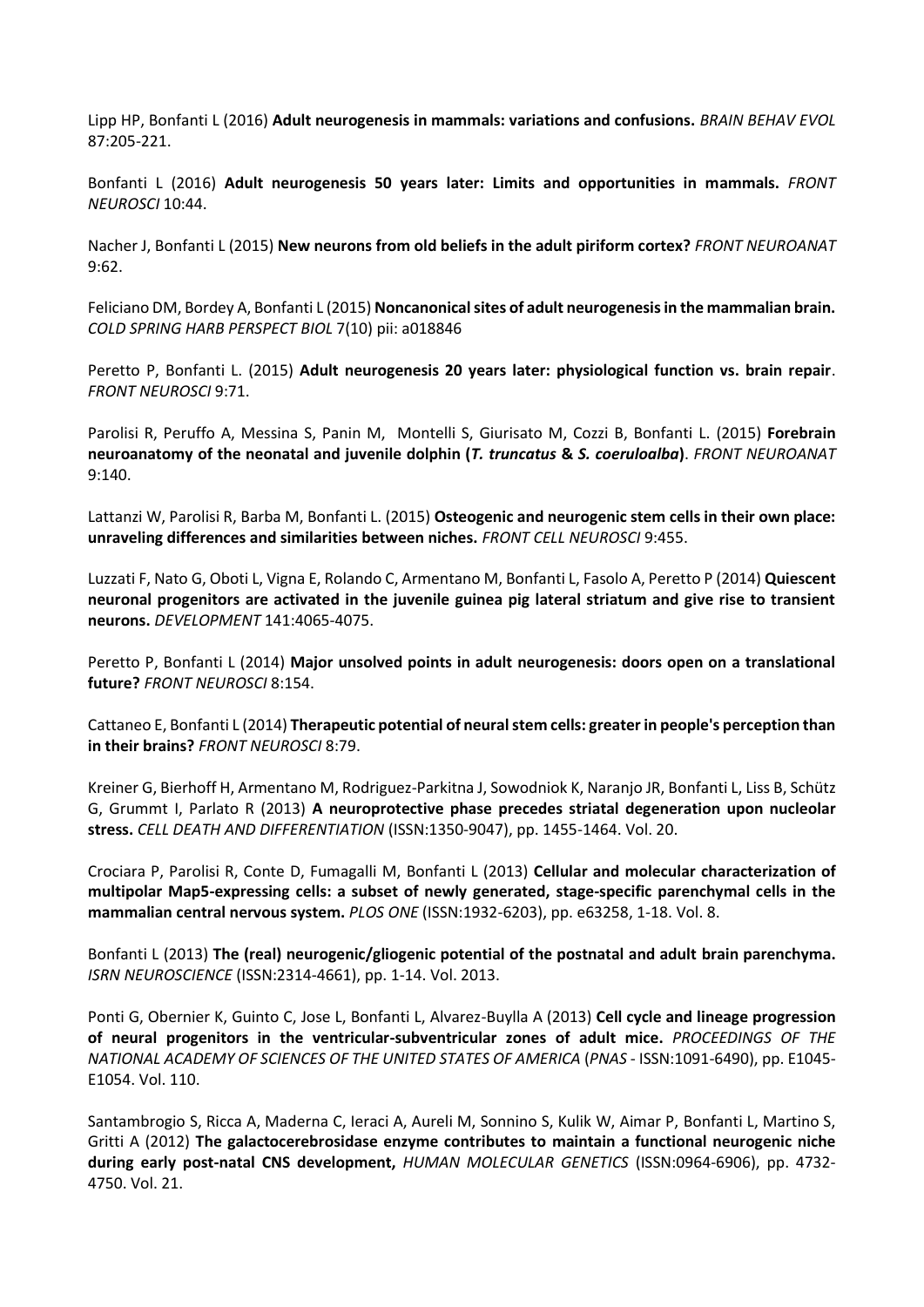Bonfanti L, Nacher J (2012) **New scenarios for neuronal structural plasticity in non neurogenic brain parenchyma: the case of cortical layer II immature neurons.** *PROGRESS IN NEUROBIOLOGY* (ISSN:0301- 0082), pp. 1-15. Vol. 98.

Bonfanti L, Peretto P (2012) **The missing chain.** *FRONTIERS IN NEUROSCIENCE* (ISSN: 1662-453X), pp. 1-1. Vol. 6.

Bonfanti L, Peretto P (2011) **Adult neurogenesis in mammals: A theme with many variations.** *EUROPEAN JOURNAL OF NEUROSCIENCE* (ISSN:0953-816X), pp. 930-950. Vol. 34.

Bonfanti L, Rossi F, Zupanc G (2011) **Towards a comparative understanding of adult neurogenesis,**  *EUROPEAN JOURNAL OF NEUROSCIENCE* (ISSN:0953-816X), pp. 845- 846. Vol. 34.

Bonfanti L (2011) **From hydra regeneration to human brain structural plasticity: a long trip through narrowing roads.** *THESCIENTIFICWORLDJOURNAL* (ISSN:1537-744X), pp. 1270- 1299. Vol. 11.

Martino GV, Pluchino S, Bonfanti L, Schwartz M (2011) **Brain regeneration in physiology and pathology: the immune signature driving therapeutic plasticity of neural stem cells.** *PHYSIOLOGICAL REVIEWS* (ISSN:0031- 9333), pp. 1281-1304. Vol. 91.

Armentano M, Canalia N, Crociara P, Bonfanti L (2011) **Culturing conditions remarkably affect viability and organization of mouse subventricularzone in ex-vivo cultured forebrain slices,** *JOURNAL OF NEUROSCIENCE METHODS* (ISSN:0165-0270), pp. 65- 81. Vol. 197.

Ponti G, Crociara P, Armentano M, Bonfanti L (2010) **Adult neurogenesis without germinal layers: the 'atypical' cerebellum of rabbits.** *ARCHIVES ITALIENNES DE BIOLOGIE* (ISSN:0003-9829), pp. 147-158. Vol. 148.

Bonfanti L, Mackay-Sim A (2010) **Exploring neurogenesis outside the niche: atypical location of mammalian neural stem/progenitor cells.** *ARCHIVES ITALIENNES DE BIOLOGIE* (ISSN:0003-9829), pp. 43-45. Vol. 148.

Ponti G, Reitano E, Aimar P, Cattaneo E, Conti L, Bonfanti L (2010) **Neural-specific inactivation of ShcA function results in anatomical disorganization of subventricular zone neural stem cell niche in the adult brain.** *NEUROSCIENCE* (ISSN:0306-4522), pp. 314-322. Vol. 168.

Gritti A, Dal Molin M, Foroni C, Bonfanti L (2009) **Effects of developmental age, brain region and time in culture on long-term proliferation and multipotency of neural stem cell populations.** *JOURNAL OF COMPARATIVE NEUROLOGY* (ISSN:0021-9967), pp. 333-349. Vol. 517.

Bonfanti L, Aimar P, Ponti G, Canalia N (2008) **Immuno-electromicroscopic approach for the study of neural stem cell niches.** *VETERINARY RESEARCH COMMUNICATIONS* (ISSN:0165-7380), pp. S107- S109. Vol. 32.

Bonfanti L, Theodosis DT (2009) **Polysialic acid and activity-dependent synapse remodeling.** *CELL ADHESION & MIGRATION* (ISSN:1933-6918), pp. 43-50. Vol. 3.

Bonfanti L, Peretto P, Fasolo A (2002) **Adult structural plasticity and neurogenesis in the mammalian olfactory system.** *ATTI DELLA ACCADEMIA NAZIONALE DEI LINCEI. RENDICONTI LINCEI. SCIENZE FISICHE E NATURALI* (ISSN:1120-6349), pp. 145-179. Vol. s. 9. v. 13.

Peretto P, Bonfanti L, Merighi A, Fasolo A (1998) **Carnosine-like immunoreactivity in atrocytes of the glial tubes and in newly-generated cells within the tangential part of the rostral migratory stream of rodents.** *NEUROSCIENCE* (ISSN:0306-4522), pp. 527-542. Vol. 85.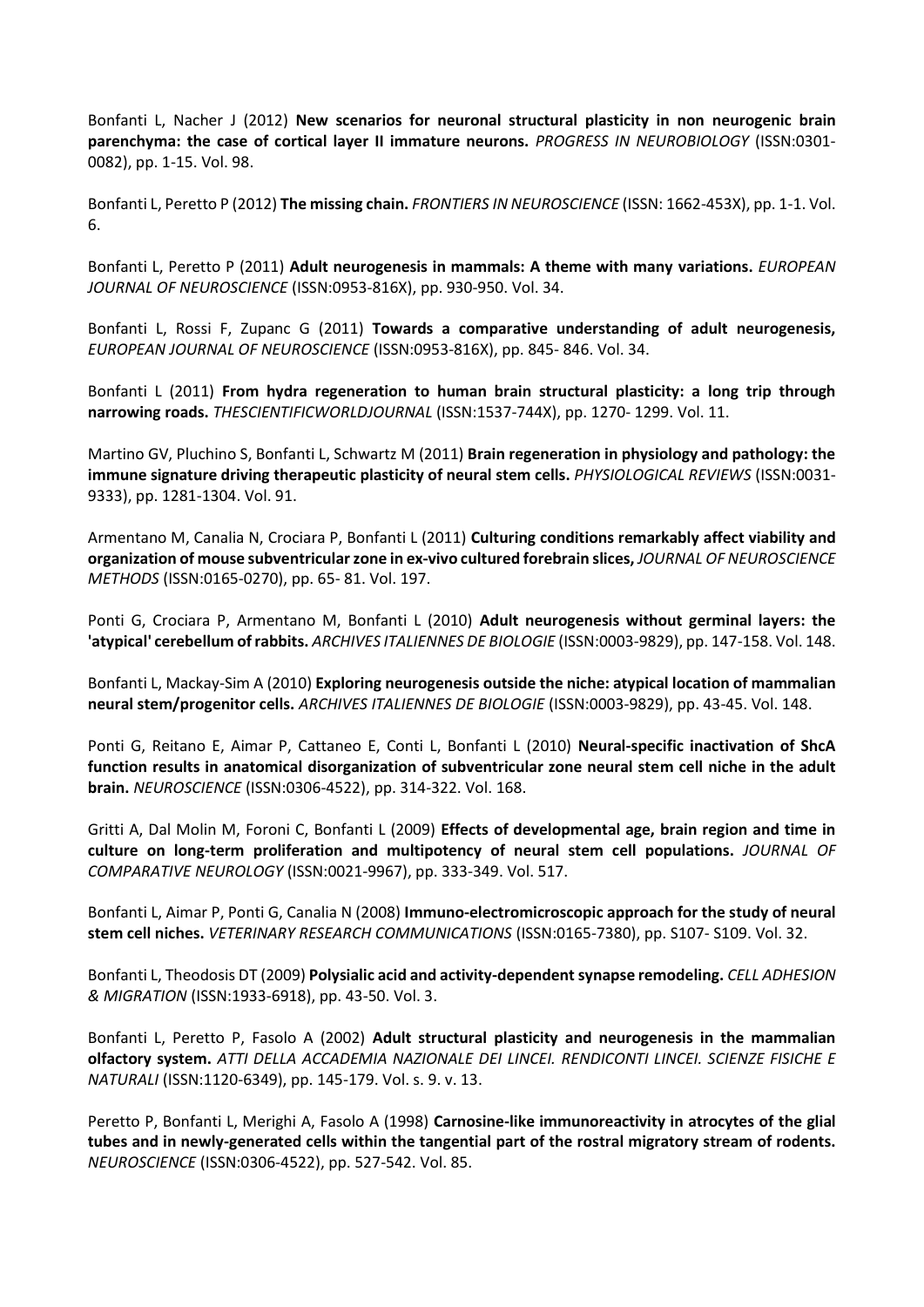Luzzati F, Bonfanti L, Fasolo A, Peretto P (2009) **DCX and PSA-NCAM expression identifies a population of neurons preferentially distributed in associative areas of different pallial derivatives and vertebrate species.** *CEREBRAL CORTEX* (ISSN:1460-2199), pp. 1028-1041. Vol. 19.

Gritti A, Bonfanti L (2007) **Neuronal-glial interactions in central nervous system neurogenesis: the neural stem cell perspective.** *NEURON GLIA BIOLOGY* (ISSN:1740-925X), pp. 309-323. Vol. 3.

Bonfanti L, Bellardi S, Ghidella S, Gobetto A, Polak JM, Merighi A (1991) **Distribution of five peptides, three general neuroendocrine markers, and two synaptic vesicleassociated proteins in the spinal cord and dorsal root ganglia of the adult and newborn dog: an immunocytochemical study.** *THE AMERICAN JOURNAL OF ANATOMY* (ISSN:0002-9106), pp. 154-166. Vol. 191.

Bonfanti L, Candeo P, Piccinini M, Carmignoto G, Comelli MC, Ghidella S, Bruno R, Gobetto A, Merighi A (1992) **Distribution of protein gene product 9.5 (PGP 9.5) in the vertebrate retina: evidence that immunoreactivity is restricted to mammalian horizontal and ganglion cells.** *JOURNAL OF COMPARATIVE NEUROLOGY*  (ISSN:0021-9967), pp. 35-44. Vol. 322.

Ponti G, Peretto P, Bonfanti L (2008) **Genesis of neuronal and glial progenitors in the cerebellar cortex of peripuberal and adult rabbits.** *PLOS ONE* (ISSN:1932-6203), pp. 1-19. Vol. 3(6):e2366.

Ponti G, Conti L, Cataudella T, Zuccato C, Magrassi L, Rossi F, Bonfanti L, Cattaneo E (2005) **Comparative expression profiles of ShcB and ShcC phosphotyrosine adapter molecules in the adult brain.** *NEUROSCIENCE* (ISSN:0306-4522), pp. 105-115. Vol. 133.

Bonfanti L, Ponti G (2008) **Adult neurogenesis and the New Zealand White Rabbit,** *THE VETERINARY JOURNAL* (ISSN:1090-0233), pp. 310-331. Vol. 175.

Bonfanti L, Peretto P (2007) **Radial glial origin of the adult neural stem cells in the subventricular zone.** *PROGRESS IN NEUROBIOLOGY* (ISSN:0301-0082), pp. 24-36. Vol. 83.

Ponti P, Peretto P, Bonfanti L (2006) **A subpial transitory germinal zone forms chains of neuronal precursors in the rabbit cerebellum.** *DEVELOPMENTAL BIOLOGY* (ISSN:0012-1606), pp. 168-180. Vol. 294.

Bonfanti L, Peretto P, De Marchis S, Fasolo A (1999) **Carnosine-related dipeptides in the mammalian brain.,**  *PROGRESS IN NEUROBIOLOGY* (ISSN:0301-0082), pp. 333-353. Vol. 59.

Folli F, Bonfanti L, Renard E, Kahn CR, Merighi A (1994) **Insulin receptor substrate-1 (IRS-1) distribution in the rat nervous system.** *THE JOURNAL OF NEUROSCIENCE* (ISSN:0270-6474), pp. 6412-6422. Vol. 14.

Fasolo A, Peretto P, Bonfanti L (2002) **Cell migration in the rostral migratory strem.** *CHEMICAL SENSES* (ISSN:0379-864X), pp. 581-582. Vol. 27.

Camoletto P, Peretto P, Bonfanti L, Manceau V, Sobel A, Fasolo A (1997) **The cytosolic phosphoprotein stathmin is expressed in the olfactory system of the adult rat.** *NEUROREPORT* (ISSN:0959-4965), pp. 2825- 2829. Vol. 8.

Peretto P, Merighi A, Fasolo A, Bonfanti L (1997) **Glial tubes in the rostral migratory stream of the adult rat forebrain.** *BRAIN RESEARCH BULLETIN* (ISSN:0361-9230), pp. 9-21. Vol. 42.

Peretto P, Merighi A, Fasolo A, Bonfanti L (1999) **The subependymal layer in rodents: a site of structural plasticity and cell migration in the adult mammalian brain.** *BRAIN RESEARCH BULLETIN* (ISSN:0361-9230), pp. 221-243. Vol. 49.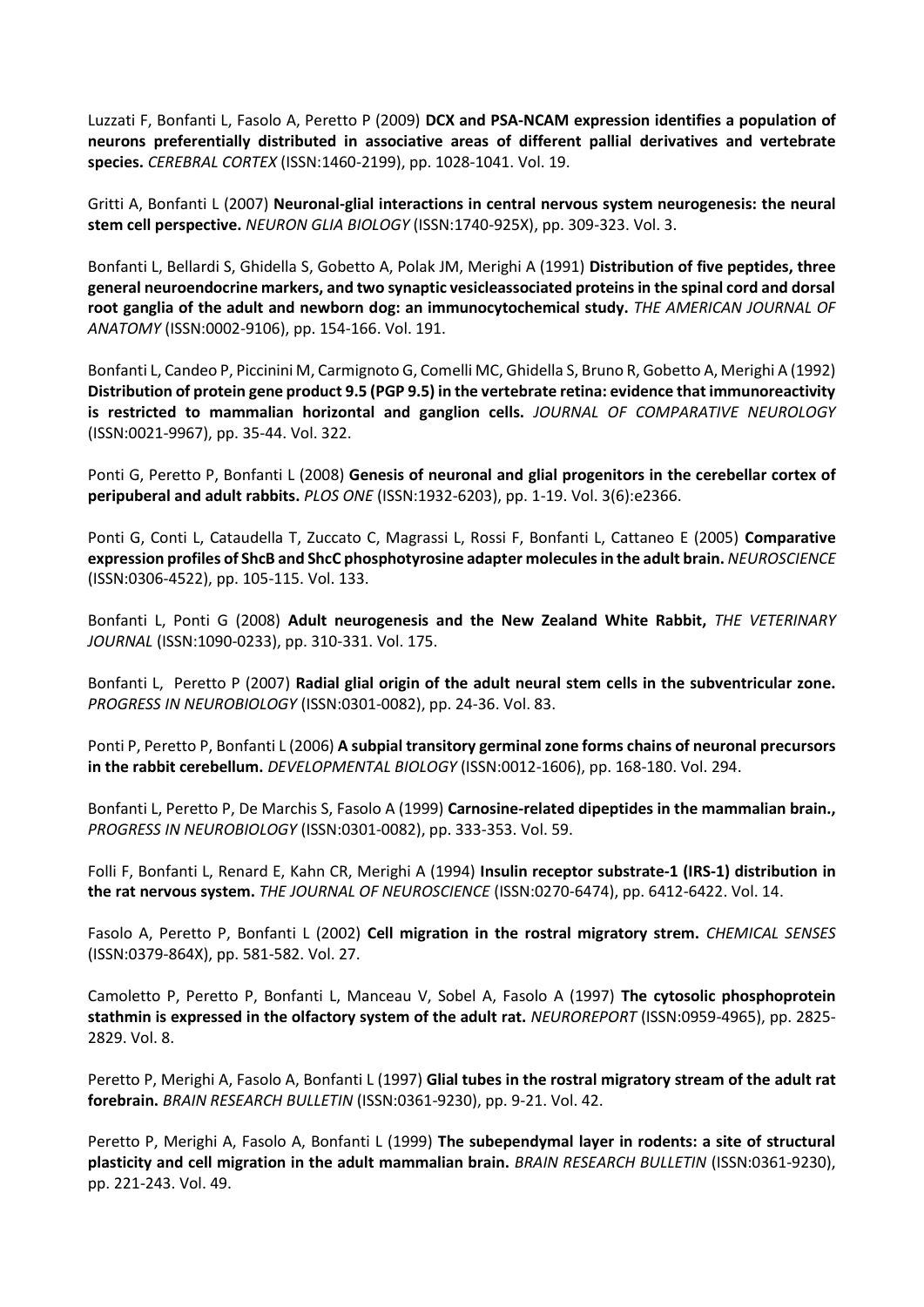Peretto P, Luzzati F, Bonfanti L, De Marchis S, Fasolo A (2000) **Aminoacylhistidine dipeptides in the glial cells of the adult rabbit forebrain.** *PEPTIDES* (ISSN: 0196-9781), pp. 1717-1724. Vol. 21.

Luzzati F, Peretto P, Aimar P, Ponti G, Fasolo A, Bonfanti L (2003) **Glia independent chains of neuroblasts through the subcortical parenchyma of the adult rabbit brain.** *PROCEEDINGS OF THE NATIONAL ACADEMY OF SCIENCES OF THE UNITED STATES OF AMERICA* (*PNAS* - ISSN:0027-8424), pp. 13036-13041. Vol. 100.

Bonfanti L, Merighi A, Theodosis DT (1996) **Dorsal rhizotomy induces transient expression of the highly sialylated isoform of the neural cell adhesion molecule (PSA-NCAM) in neurons and astrocytes of the adult rat spinal cord.** *NEUROSCIENCE* (ISSN:0306-4522), pp. 619-623. Vol. 74.

Bonfanti L (2006) **PSA-NCAM in Mammalian Structural Plasticity and Neurogenesis,** *PROGRESS IN NEUROBIOLOGY* (ISSN:0301-0082), pp. 129-164. Vol. 80.

Ponti G, Aimar P, Bonfanti L (2006) **Cellular Composition and Cytoarchitecture of the Rabbit Subventricular Zone (SVZ) and its Extensions in the Forebrain.** *JOURNAL OF COMPARATIVE NEUROLOGY* (ISSN:0021-9967), pp. 491-507. Vol. 498.

Bonfanti L, Aimar P, Ponti G (2006) **The rabbit subventricular zone (SVZ): ultrastructural and immunocytochemical study.** *VETERINARY RESEARCH COMMUNICATIONS* (ISSN:0165-7380), pp. 163- 165. Vol. 30 (Suppl. 1).

Peretto P, Giachino C, Aimar P, Fasolo A, Bonfanti L (2005) **Chain formation and glial tube assembly in the shift from neonatal to adult subventricular zone of rodent forebrain.** *JOURNAL OF COMPARATIVE NEUROLOGY* (ISSN:0021-9967), pp. 407-427. Vol. 487.

Bonfanti L, Ponti G (2005) **Tangential chains of neuroblasts in the subpial layer of the adult rabbit cerebellum.** *VETERINARY RESEARCH COMMUNICATIONS* (ISSN:0165-7380), pp. 161-163. Vol. 1 (suppl 2).

Theodosis DT, Bonfanti L, Olive S, Rougon G, Poulain DA (1994) **Adhesion molecules and structural plasticity of the hypothalamo-neurohypophysial system.** *PSYCHONEUROENDOCRINOLOGY* (ISSN:0306-4530), pp. 455-462. Vol. 19.

Bonfanti L, Poulain DA, Theodosis DT (1993) **Putative factors implicated in the structural plasticity of the hypothalamo-neurohypophysial system.** *REGULATORY PEPTIDES* (ISSN:0167-0115), pp. 165-170. Vol. 45.

Bonfanti L, Poulain DA, Theodosis DT (1993) **Radial glia-like cells in the supraoptic nucleus of the adult rat.** *JOURNAL OF NEUROENDOCRINOLOGY* (ISSN:0953-8194), pp. 1-5. Vol. 5.

Bonfanti L, Olive S, Poulain DA, Theodosis DT (1992) **Mapping of the distribution of polysialilated neural cell adhesion molecule (PSA-N-CAM) immunoreactivity in the central nervous system of the adult rat.** *NEUROSCIENCE* (ISSN:0306-4522), pp. 419-436. Vol. 49.

Galli R, Gritti A, Bonfanti L, Vescovi AL (2003) **Neural stem cells: an overview.** *CIRCULATION RESEARCH* (ISSN:0009-7330), pp. 598-608. Vol. 92.

Gritti A, Bonfanti L, Doetsch F, Caille I, Alvarez-Buylla A, Lim DA, Galli R, Garcia-Verdugo JM, Herrera DG, Vescovi AL (2002) **Multipotent neural stem cells reside into the rostral extension and olfactory bulb of adult rodents.** *THE JOURNAL OF NEUROSCIENCE* (ISSN:0270-6474), pp. 437-445. Vol. 22.

Conti L, Sipione S, Magrassi L, Bonfanti L, Rigamonti D, Pettirossi V, Peschanski M, Haddad B, Pelicci P, Milanesi G, Pelicci G, Cattaneo E (2001) **Shc (s) signalling in differentiating neural progenitor cells.** *NATURE NEUROSCIENCE* (ISSN: 1097-6256), pp. 587-596. Vol. 4.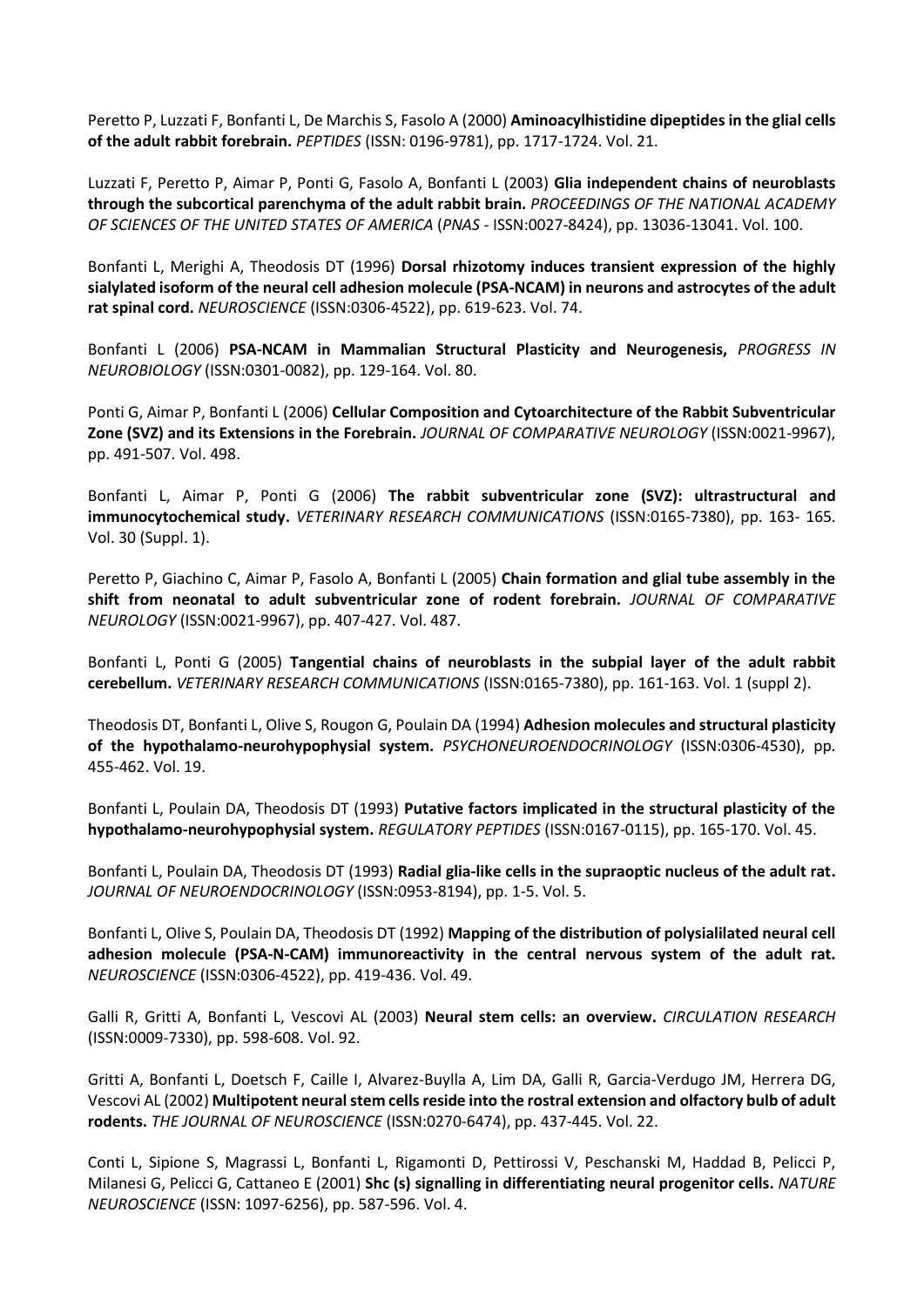Bonfanti L, Theodosis DT (1994) **Expression of polysialylated neural cell adhesion molecule (PSA-N-CAM) by proliferating cells in the subependymal layer of the adult rat, in its rostral extension and in the olfactory bulb.** *NEUROSCIENCE* (ISSN:0306-4522), pp. 291-305. Vol. 62.

Folli F, Ghidella S, Bonfanti L, Kahn CR, Merighi A (1996) **The early intracellular signaling pathway for the insulin/insulin-like growth factor receptor family in the mammalian central nervous system.** *MOLECULAR NEUROBIOLOGY* (ISSN:0893-7648), pp. 155-183. Vol. 13.

Bonfanti L, Peretto P, Merighi A, Fasolo A (1997) **Newly-generated cells from the rostral migratory stream in the accessory olfactory bulb of the adult rat.** *NEUROSCIENCE* (ISSN:0306-4522), pp. 489- 502. Vol. 81.

### **Book chapters**

Feliciano, DM, Bordey A, Bonfanti L (2015) **Non-canonical sites of adult neurogenesis in the mammalian brain.** *COLD SPRING HARBOUR PERSPECTIVES IN BIOLOGY* (in press).

Bonfanti L, Ponti G, Luzzati F, Crociara P, Parolisi R, Armentano M (2013) **Parenchymal Neuro-Glio-Genesis Versus Germinal Layer-Derived Neurogenesis: Two Faces of Central Nervous System Structural Plasticity,**  *Neural Stem Cells: New Perspectives*, INTECH Open Access Publisher, Rijeka, pp. 241-268.

Bonfanti L, Peretto P (2012) **New research perspectives in Mammalian parenchymal neurogenesis,** in Clark GJ. Anderson WT, *Neurogenesis Research: New Developments*, NOVA Publishers, New York, pp. 95- 114.

Bonfanti L, Crociara P (2012) **Neurogenesis outside the central nervous system (an overview),** in Hayat MA, *Tumors of the Central Nervous System* Vol. 9, Springer, Heidelberg, pp. 271-280.

Ponti G, Luzzati F, Peretto P, Bonfanti L (2011) **Neurogenesis in the adult rabbit: from olfactory system to cerebellum,** in SEKI T.; SAWAMOTO K; PARENT J.M.; ALVAREZ-BUYLLA A, *Neurogenesis in the Adult Brain*, Springer, Tokyo, pp. 319-336.

Bonfanti L, Rossi F (2008) **Origin of adult neural stem cells and perspectives for brain repair,** in W.B. BURNSIDES AND R.H. ELLSLEY, *Stem Cell Applications in Disease and Health*, NOVA publishers, New York, pp. 81-130.

Ponti G, Bonfanti L (2008) **Postnatal and adult neurogenesis in the rabbit cerebellum,** in L. BONFANTI, *Postnatal and Adult Neurogenesis*, RESEARCH SIGNPOST, Trivandrum, pp. 231-248.

Bonfanti L (2008) **Neurogenesis during mammalian postnatal brain development: anatomical and functional considerations,** *Postnatal and Adult Neurogenesis*, RESEARCH SIGNPOST, Trivandrum, pp. 1- 13.

Peretto P, Bonfanti L (2008) **Postnatal modifications in the subventricular zone of rodents,** in BONFANTI L., Postnatal and Adult Neurogenesis, RESEARCH SIGNPOST, Trivandrum, pp. 115-128.

Canalia N, Armentano M, Ponti G, Bonfanti L (2007) **In vivo and in vitro approaches for the study of adult neurogenesis in light, confocal, and electron microscopy,** in A. MENDEZ-VILAS; J. DIAZ, *Modern Research and Educational Topics in Microscopy* (MICROSCOPY BOOK SERIES), FORMATEX, Extremadura, pp. 100-110.

Bonfanti L, Peretto P (2002) **Glial-neuron relationships and adult neurogenesis in the mammalian forebrain,**  in H. ALDSKOGIUS; J. FRAHER, *Glial Interfaces in the Nervous System*, IOS PRESS, Amsterdam, pp. 165-174.